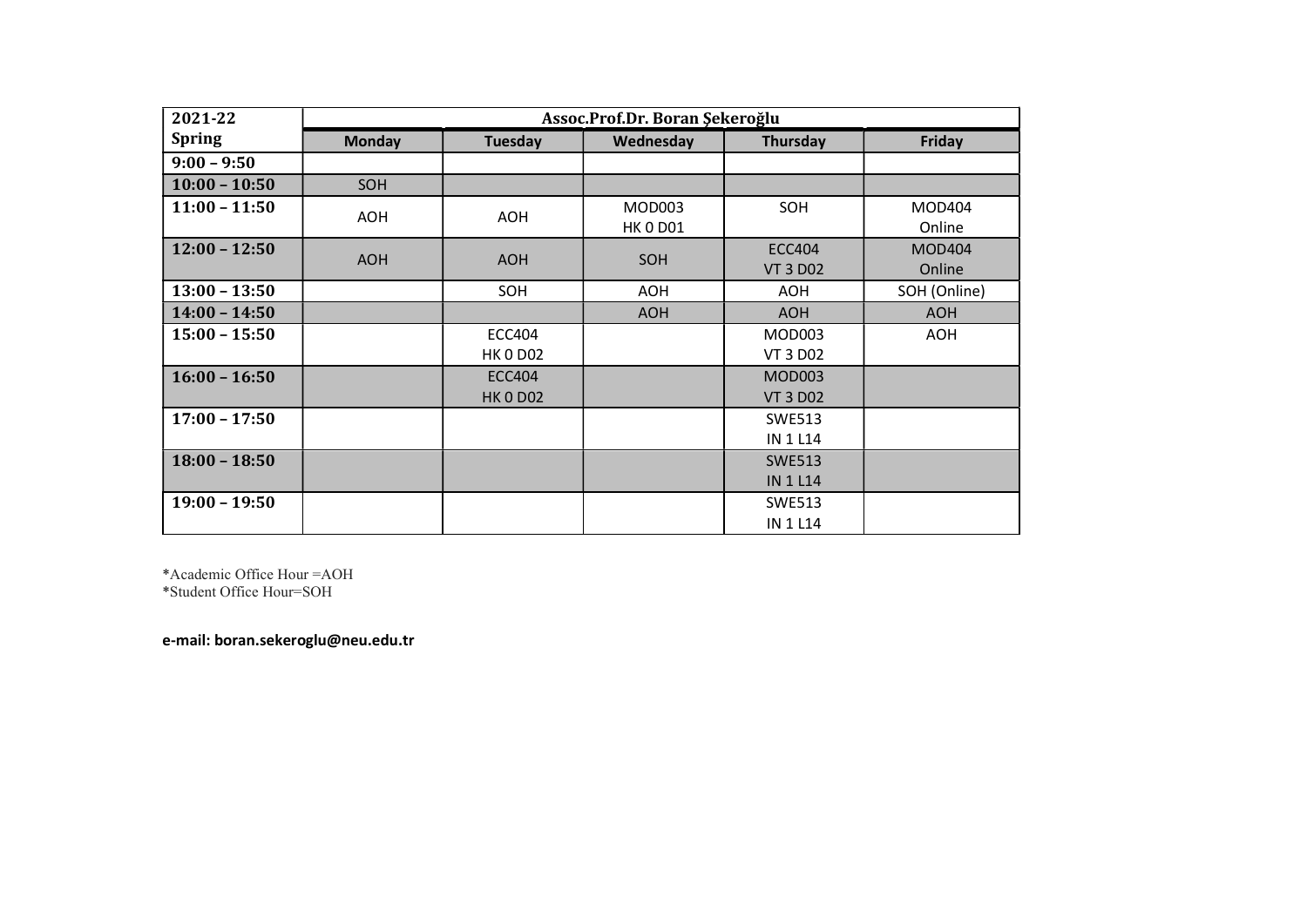| 2021-22         | Assist.Prof.Dr. Hüseyin Sevay |                 |                 |                 |                 |
|-----------------|-------------------------------|-----------------|-----------------|-----------------|-----------------|
| <b>Spring</b>   | <b>Monday</b>                 | Tuesday         | Wednesday       | Thursday        | Friday          |
| $9:00 - 9:50$   |                               |                 | <b>ECC108</b>   | <b>ECC108</b>   |                 |
|                 |                               |                 | VT 1 D01        | <b>VT 4 D01</b> |                 |
| $10:00 - 10:50$ | <b>AOH</b>                    | <b>AOH</b>      |                 | <b>ECC108</b>   |                 |
|                 |                               |                 |                 | <b>VT 4 D01</b> |                 |
| $11:00 - 11:50$ | <b>ECC429</b>                 | <b>ISE491</b>   | AOH             | SOH             | <b>ECC422</b>   |
|                 | <b>VT 4 D02</b>               | Online          |                 |                 | EZ 0 D05        |
| $12:00 - 12:50$ | <b>ECC429</b>                 | <b>ISE491</b>   | <b>AOH</b>      | <b>AOH</b>      | <b>SOH</b>      |
|                 | <b>VT 4 D02</b>               | Online          |                 |                 |                 |
| $13:00 - 13:50$ | SOH                           | SOH             | <b>ECC422</b>   | <b>AOH</b>      | <b>ECC429</b>   |
|                 |                               |                 | <b>VT 3 D02</b> |                 | <b>HK 0 D02</b> |
| $14:00 - 14:50$ | <b>AOH</b>                    | <b>AOH</b>      | <b>ECC422</b>   |                 | <b>AOH</b>      |
|                 |                               |                 | <b>VT 3 D02</b> |                 |                 |
| $15:00 - 15:50$ | ECC102                        | ECC102          | SOH             |                 | <b>AOH</b>      |
|                 | <b>VT 2 D04</b>               | <b>VT 5 D01</b> |                 |                 |                 |
| $16:00 - 16:50$ | <b>ECC102</b>                 | <b>ECC102</b>   |                 |                 |                 |
|                 | <b>VT 2 D04</b>               | <b>VT 5 D01</b> |                 |                 |                 |
| $17:00 - 17:50$ |                               |                 |                 |                 |                 |
| $18:00 - 18:50$ |                               |                 |                 |                 |                 |
| $19:00 - 19:50$ |                               |                 |                 |                 |                 |

\*Academic Office Hour =AOH \*Student Office Hour=SOH

e-mail: huseyin.sevay@neu.edu.tr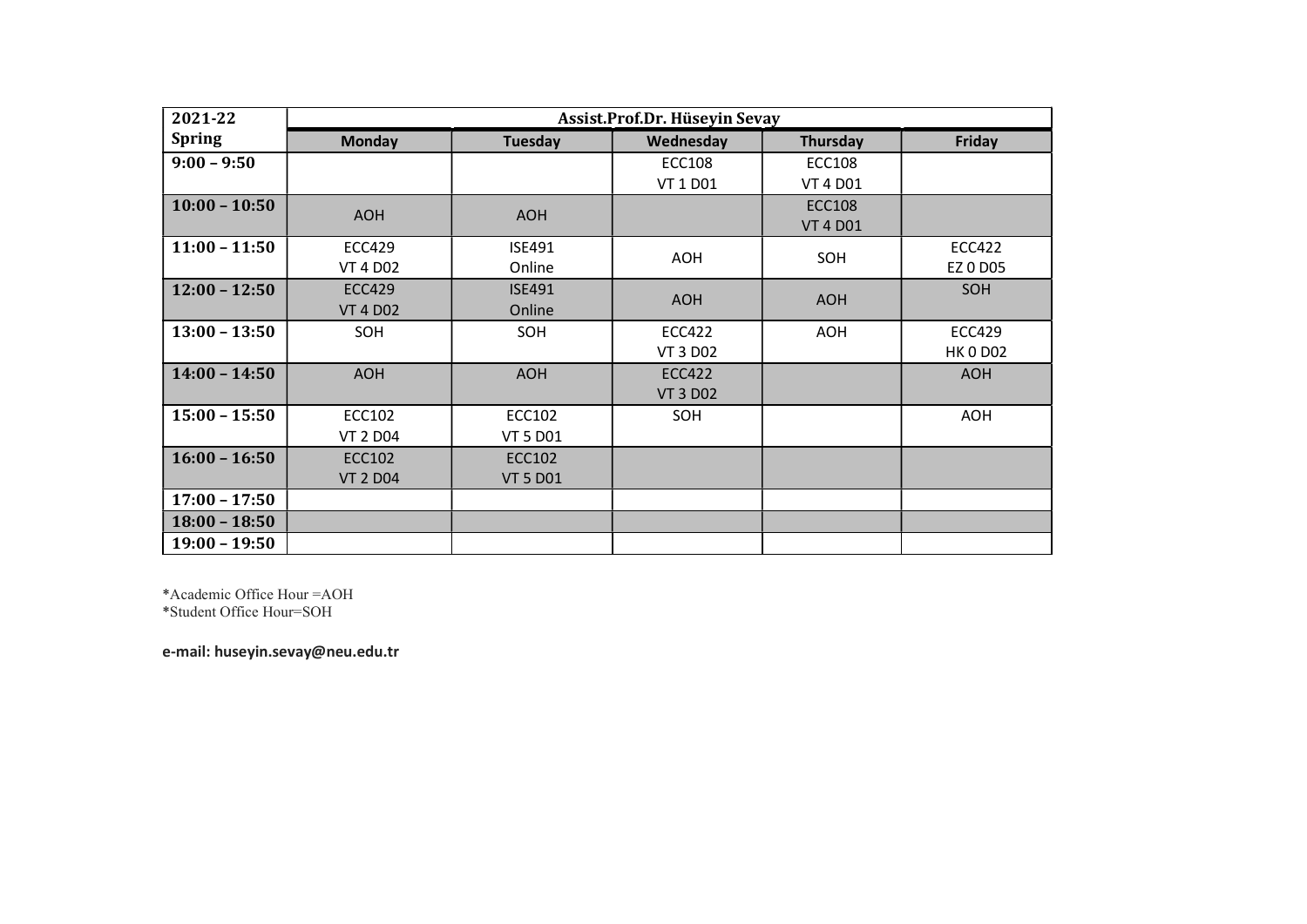| 2021-22         | <b>MSc. Kezban Alpan</b>               |                                  |                                  |                                  |                                  |  |
|-----------------|----------------------------------------|----------------------------------|----------------------------------|----------------------------------|----------------------------------|--|
| <b>Spring</b>   | <b>Monday</b>                          | Tuesday                          | Wednesday                        | Thursday                         | Friday                           |  |
| $9:00 - 9:50$   | <b>AOH</b>                             | <b>MOD108</b><br>Online          | <b>AOH</b>                       | <b>AOH</b>                       | <b>MOD422</b><br><b>HK 1 D02</b> |  |
| $10:00 - 10:50$ | <b>AOH</b>                             | <b>MOD108</b><br>Online          | <b>AOH</b>                       | <b>MOD108</b><br>Online          | <b>MOD422</b><br><b>HK 1 D02</b> |  |
| $11:00 - 11:50$ | ISE301/CIS415<br><b>VT 3 D02</b>       | SOH                              | <b>MOD422</b><br>ES 2 - D02      | <b>MOD108</b><br>Online          | <b>AOH</b>                       |  |
| $12:00 - 12:50$ | ISE301/CIS415<br><b>VT 3 D02</b>       |                                  | <b>MOD422</b><br>ES 2 - D02      | SOH                              | BSM301/BIL415<br><b>HK 3 DO</b>  |  |
| $13:00 - 13:50$ | <b>AOH</b>                             | MOD429<br><b>VT 2 D02</b>        |                                  |                                  | BSM301/BIL415<br><b>HK 3 DO</b>  |  |
| $14:00 - 14:50$ | SOH                                    | <b>MOD429</b><br><b>VT 2 D02</b> | SOH                              | <b>MOD429</b><br>ES 2 - D11      | SOH                              |  |
| $15:00 - 15:50$ | BSM301/BIL415 EZ<br>0 D <sub>0</sub> 4 | <b>AOH</b>                       | <b>ECC007</b><br>VT 3 D01        | ISE301/CIS415<br><b>VT 2 D03</b> | <b>AOH</b>                       |  |
| $16:00 - 16:50$ | BSM301/BIL415<br><b>EZ 0 D04</b>       | <b>AOH</b>                       | <b>ECC007</b><br><b>VT 3 D01</b> | ISE301/CIS415<br><b>VT 2 D03</b> | <b>ECC007</b><br><b>HK 0 D04</b> |  |
| $17:00 - 17:50$ |                                        |                                  |                                  |                                  |                                  |  |
| $18:00 - 18:50$ |                                        |                                  |                                  |                                  |                                  |  |
| $19:00 - 19:50$ |                                        |                                  |                                  |                                  |                                  |  |

\*Academic Office Hour =AOH

\*Student Office Hour=SOH

e-mail: kezban.alpan@neu.edu.tr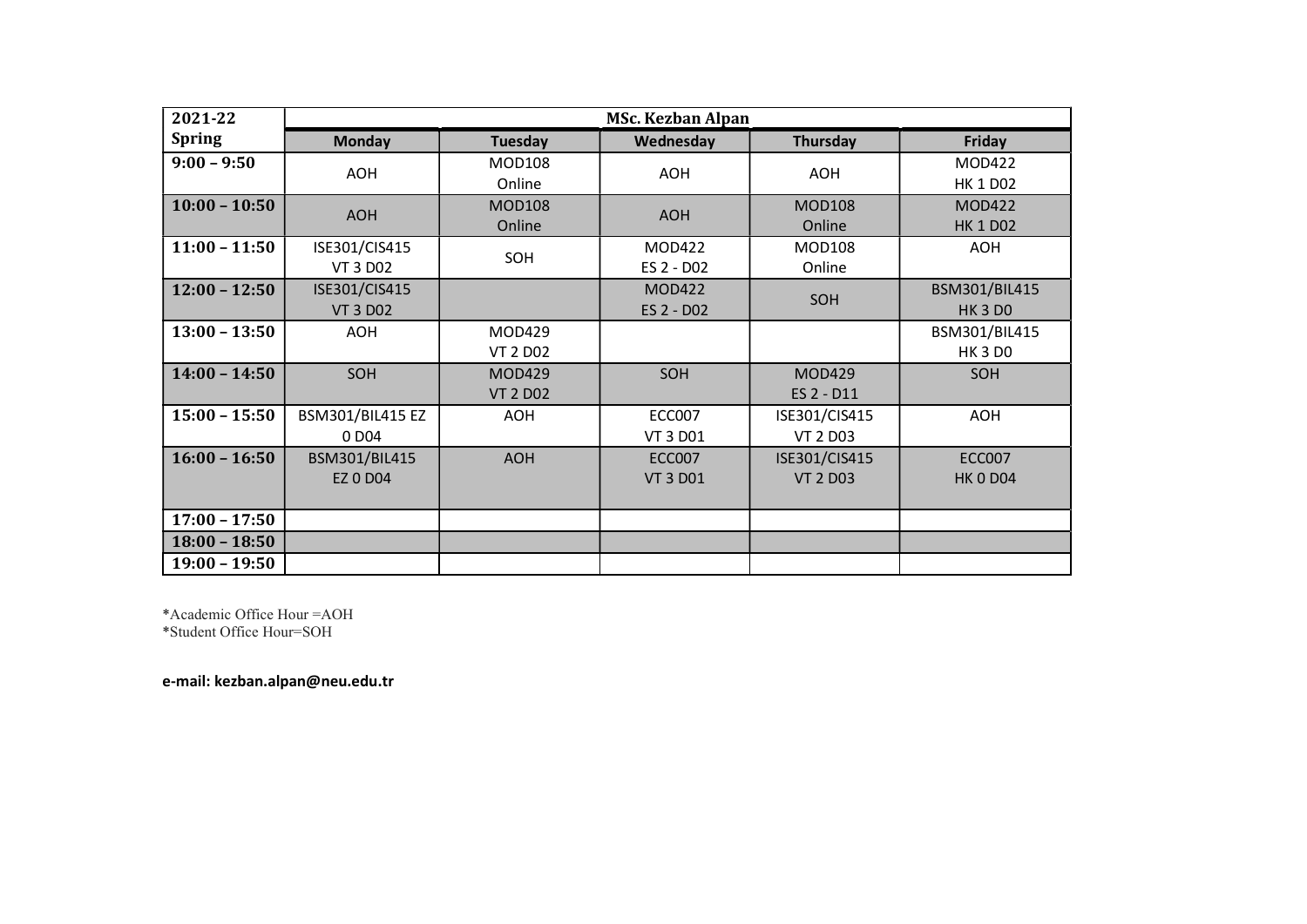| 2021-22         | MSc. Çağrı Özkan |                |                 |                 |                 |
|-----------------|------------------|----------------|-----------------|-----------------|-----------------|
| <b>Spring</b>   | <b>Monday</b>    | Tuesday        | Wednesday       | Thursday        | Friday          |
| $9:00 - 9:50$   | <b>MOD007</b>    | <b>BSM492</b>  | <b>MOD016</b>   | <b>AOH</b>      |                 |
|                 | <b>VT 4 D02</b>  | <b>ONLINE</b>  | IN2LAB1         |                 |                 |
| $10:00 - 10:50$ | <b>MOD007</b>    | <b>BSM492</b>  | <b>MOD016</b>   | <b>AOH</b>      | <b>EETT232</b>  |
|                 | <b>VT 4 D02</b>  | <b>ONLINE</b>  | IN2LAB1         |                 | <b>HK 0 D04</b> |
| $11:00 - 11:50$ | SOH              | MOD016         | SOH             | <b>EETT216</b>  | <b>EETT232</b>  |
|                 |                  | IN2LAB2        |                 | <b>HK 0 D02</b> | <b>HK 0 D04</b> |
| $12:00 - 12:50$ | <b>BSM491</b>    |                |                 | SOH             | <b>AOH</b>      |
|                 | ES 2 - D11       |                |                 |                 |                 |
| $13:00 - 13:50$ | <b>BSM491</b>    | <b>AOH</b>     | MOD006          |                 | <b>BSM491</b>   |
|                 | ES 2 - D11       |                | <b>VT 2 D03</b> |                 | <b>HK 3 D02</b> |
| $14:00 - 14:50$ | <b>AOH</b>       | SOH            | MOD006          | <b>AOH</b>      | <b>BSM491</b>   |
|                 |                  |                | <b>VT 2 D03</b> |                 | <b>HK 3 D02</b> |
| $15:00 - 15:50$ | <b>AOH</b>       | <b>EETT232</b> | <b>AOH</b>      | <b>MOD006</b>   | SOH             |
|                 |                  | ES 2 - D11     |                 | <b>HK 0 D04</b> |                 |
| $16:00 - 16:50$ | <b>MOD005</b>    | <b>EETT216</b> | <b>AOH</b>      | <b>MOD007</b>   | MOD436          |
|                 | ES 2 - D11       | ES 2 - D11     |                 | <b>HK 0 D04</b> | <b>VT 3 D02</b> |
| $17:00 - 17:50$ | <b>MOD005</b>    | EETT216        | <b>AOH</b>      | <b>MOD005</b>   | MOD436          |
|                 | ES 2 - D11       | ES 2 - D11     |                 | VT 1 D03        | <b>VT 3 D02</b> |
| $18:00 - 18:50$ |                  |                |                 |                 |                 |
| $19:00 - 19:50$ |                  |                |                 |                 |                 |

\*Academic Office Hour =AOH

\*Student Office Hour=SOH

e-mail: cagri.ozkan@neu.edu.tr